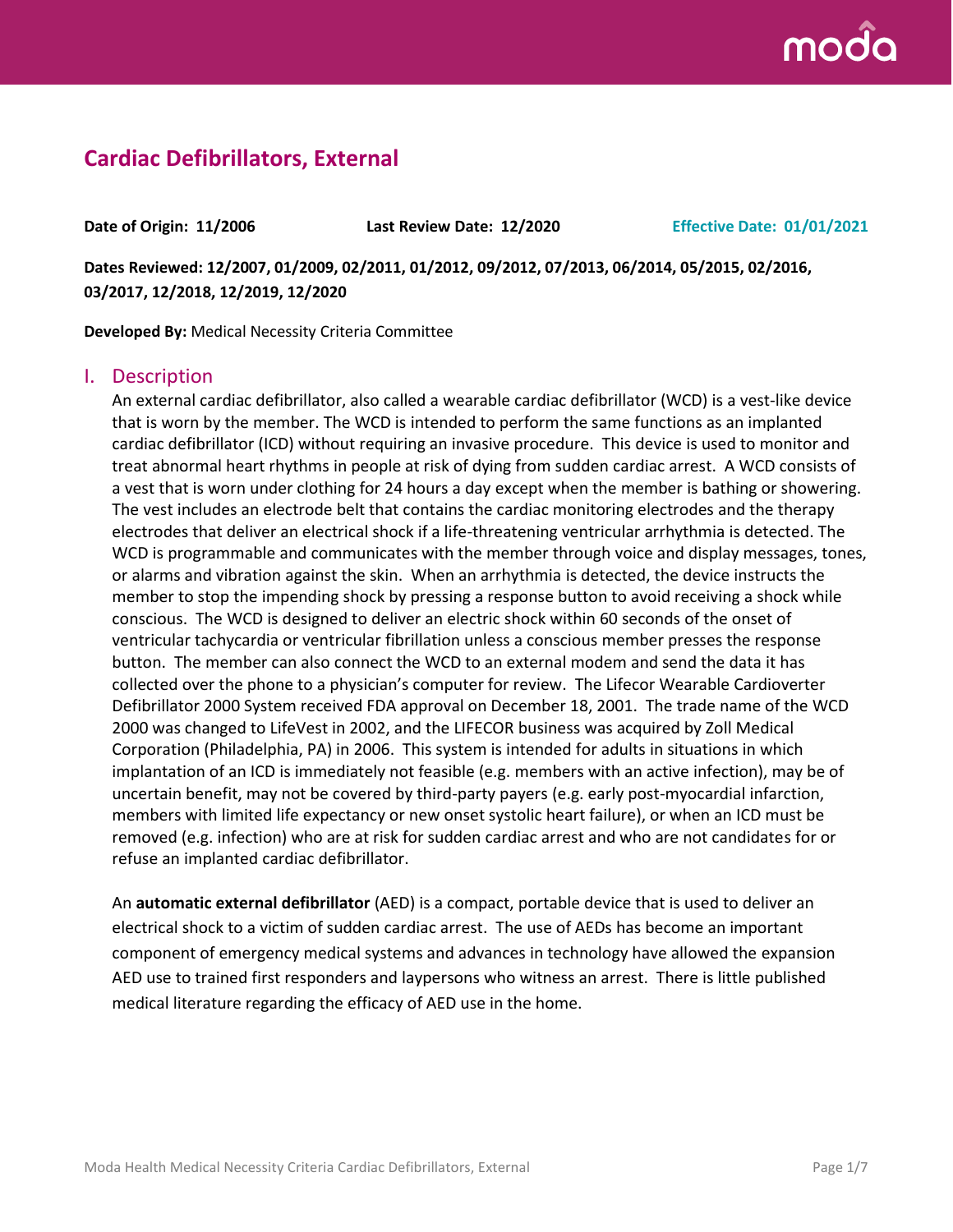# II. Criteria: CWQI HCS-0014A

- A. Moda Health will cover an FDA approved wearable cardiac defibrillator (WCD) when ALL these requirements are met:
	- a. The member is at high risk for sudden cardiac death
	- b. Member has had a face-to-face examination within 6 months prior to the request
	- c. The member meets eligibility for an implantable cardiac defibrillator (ICD)
	- d. The member is an adult, 18 years of age or older
	- e. The member has completed electrophysiologic studies to determine the type of arrhythmia present and confirm that an automatic cardiac defibrillator is the best course of treatment and **1 or more** of the following criteria is met:
		- i. The member has a hereditary condition with high risk incidence of ventricular tachyarrhythymias such as long QT syndrome or hypertropic cardiomyopathy
		- ii. A documented episode of VF, or a sustained (lasting 30 seconds or longer) VT; (these dysrhythmias may be either spontaneous or induced during an EP (electrophysiology study), but may not be due to a transient or reversible cause and not occur during the first 48 hours of an acute myocardial infarction (AMI).
		- iii. The WCD is being used temporarily until the member receives a heart transplant of ICD
		- iv. The member is not a suitable candidate for an ICD
		- v. The WCD is being used post MI as a bridge during the first 40 days post event while waiting for an ICD with a history of 1 or more of the following:
			- 1. Ventricular tachycardia or ventricular fibrillation in the first 48 hours post infarct
			- 2. Reduced Left ventricular ejection fraction (LVEF) of less than or equal to 35
		- vi. The member refuses ICD placement
		- vii. The member has a systemic infection or other temporary condition that precludes ICD implantation.
	- f. The requested WCD is for no more than 3 months or after 3 months, a new request is submitted with additional clinical documentation

#### *\*Note – WCDs (i.e. Zoll LifeVest) are intended for short-term use. If approved, the WCD will be rented on a monthly basis. If the rental cost exceeds the cost of purchase for longer term use, purchase of the WCD will be considered.*

- B. Non-wearable automatic external defibrillators (AED) for adults (age 18 and older) are considered investigational for home use. There are few peer-reviewed published studies that report on clinical outcomes of AEDs used in the home setting for adults by lay persons, and no studies that evaluate the efficacy of AEDs in reducing mortality compared to alternatives (i.e. ICD or emergency treatment by first responders).
	- **a.** Refer to Noridian L33690 for Medicare coverage requirements

**Medicare Reference:** LCD: L33690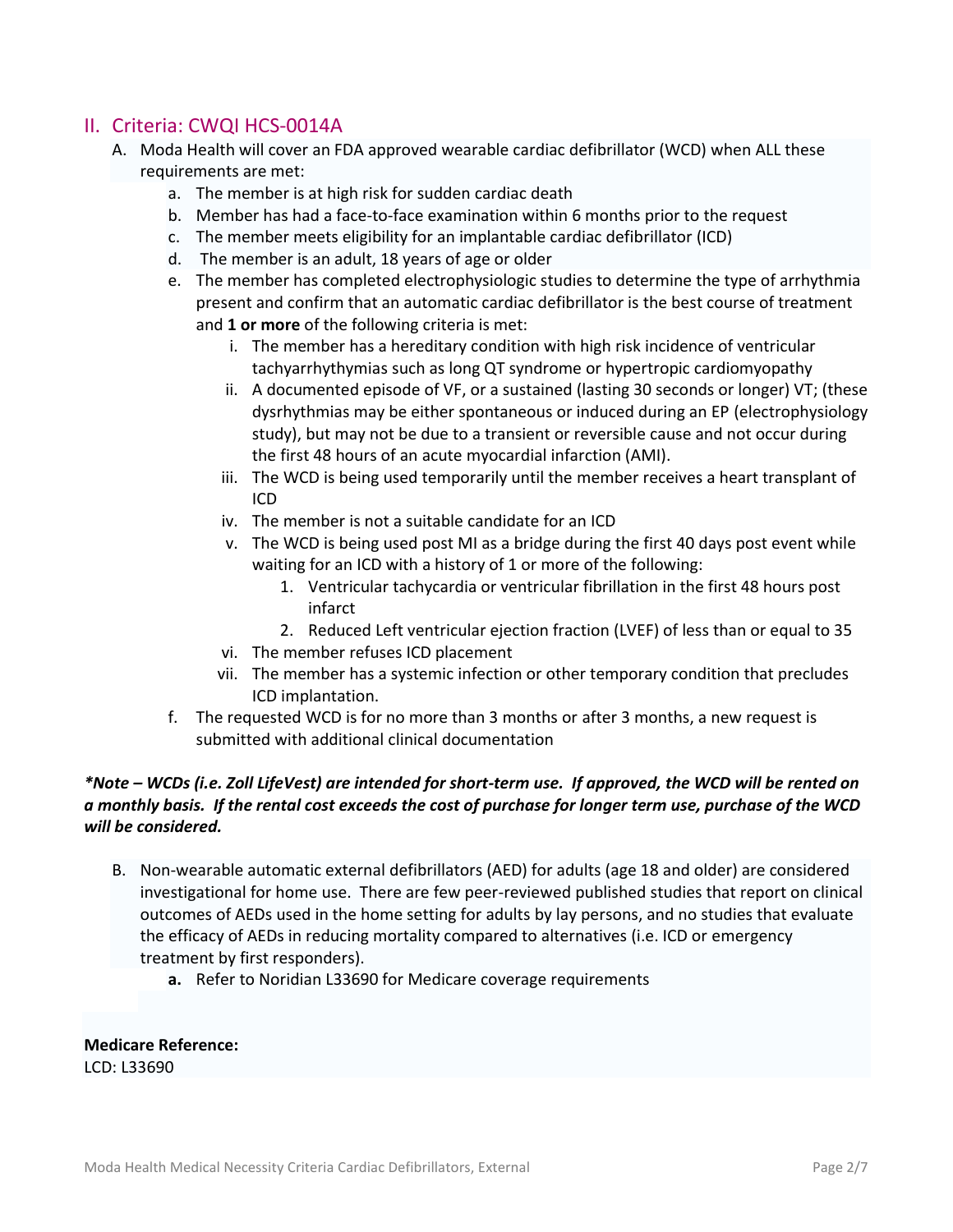# III. Information Submitted with the Prior Authorization Request:

- 1. History and physical from treating physician
- 2. Results for electrophysiology studies
- 3. Patient contraindication to ICD
- 4. Anticipated length of time that WCD will be used

# IV. Applicable CPT or HCPC codes covered:

| <b>Codes</b> | <b>Description</b>                                                                                                                                                                                                                                                                                                                                 |
|--------------|----------------------------------------------------------------------------------------------------------------------------------------------------------------------------------------------------------------------------------------------------------------------------------------------------------------------------------------------------|
| 93292        | Interrogation device evaluation (in person) with analysis, review and report by a physician<br>or other qualified health care professional, includes connection, recording and<br>disconnection per patient encounter; single, dual, or multiple lead pacemaker system, or<br>leadless pacemaker system; wearable defibrillator system             |
| 93745        | Initial set-up and programming by a physician or other qualified health care professional<br>of wearable cardioverter-defibrillator includes initial programming of system, establishing<br>baseline electronic ECG, transmission of data to data repository, patient instruction in<br>wearing system and patient reporting of problems or events |
| K0606        | Wearable, automatic, EXTERNAL DEFIBRILLATORs with integrated electrocardiogram<br>analysis                                                                                                                                                                                                                                                         |
| K0607        | Replacement battery for automated external defibrillator, garment type only                                                                                                                                                                                                                                                                        |
| K0608        | Replacement garment for use with automated external defibrillator                                                                                                                                                                                                                                                                                  |
| K0609        | Replacement electrodes for use with automated external defibrillator, garment type only                                                                                                                                                                                                                                                            |

#### V. CPT or HCPC codes NOT covered:

| Codes | <b>Description</b>                                                                             |
|-------|------------------------------------------------------------------------------------------------|
| E0617 | Non wearable automatic EXTERNAL DEFIBRILLATORS with integrated electrocardiogram<br>capability |

# VI. Annual Review History

| <b>Review Date</b> | <b>Revisions</b>                                                        | <b>Effective Date</b> |
|--------------------|-------------------------------------------------------------------------|-----------------------|
| 07/2013            | Annual Review: Added table with review date, revisions, and effective   | 07/2013               |
|                    | date.                                                                   |                       |
| 06/2014            | Annual Review: Moved criteria of hereditary condition as one or more    | 06/2014               |
|                    | of the following; added purchase if rental cost exceeds purchase price. |                       |
| 05/2015            | Annual Review: Corrected the manufacturer to Zoll. Added I.B Face to    | 05/2015               |
|                    | face exam per CMS guideline. Added Medicare LCD reference. Added        |                       |
|                    | I.E.h - additional clinical documentation submitted after 3 mos. Added  |                       |
|                    | ICD-9 codes per CMS guideline                                           |                       |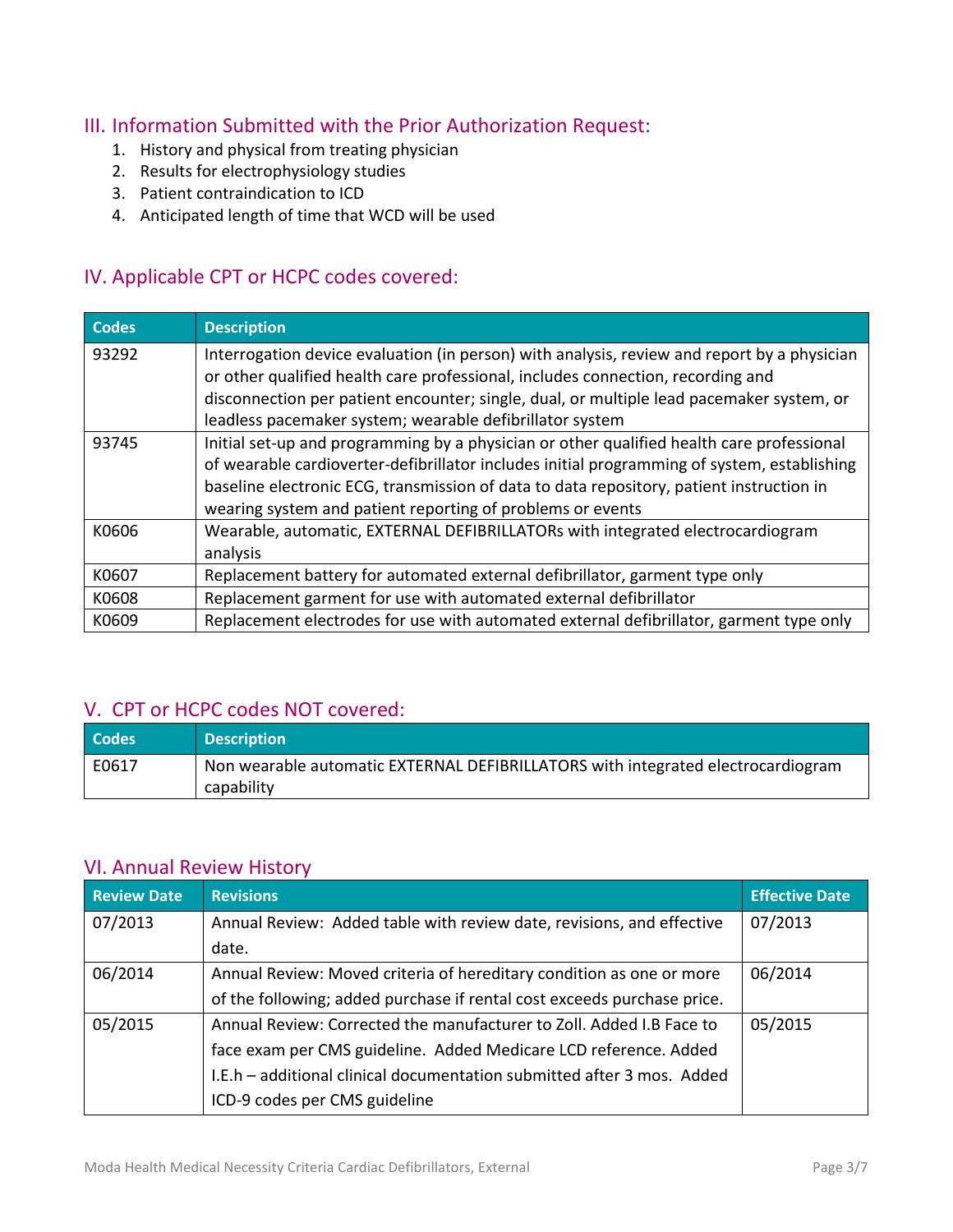| 02/2016 | Updated criteria, ICD-10 codes, removed AED criteria and removed ICD-  | 02/24/2016 |
|---------|------------------------------------------------------------------------|------------|
|         | 9 codes                                                                |            |
| 03/2017 | Annual Review: Added criteria A.e.ii and A.e.vii, updated reference to | 03/22/2017 |
|         | Medicare guideline                                                     |            |
| 12/2018 | Annual Review: Updated reference to Medicare LCD                       | 01/01/2019 |
| 12/2019 | Annual Review: No changes                                              | 01/01/2020 |
| 12/2020 | Annual Review: Grammar updates. No content changes                     | 01/01/2021 |

#### VII. References

- 1. Barclay L. LIFEPAK 500 AED accurate in infants and children. Ann Emerg Med. 2003;42:185-196.
- 2. Cecchin D, Jorgenson D, Berul C, et al. Is arrhythmia detection by automatic external defibrillator accurate for children? Sensitivity and specificity of an automatic external defibrillator algorithm in 696 pediatric arrhythmias. Circulation 2001;103;2483-2488.
- 3. Cram P, Katz D, Vijan S, et al. Implantable or external defibrillators for individuals at increased risk of cardiac arrest: where cost-effectiveness hits fiscal reality. Value Health. 2006 Sep-Oct;9(5):292-302.
- 4. Divekar A, Soni R. Successful parental use of an automated external defibrillator for an infant with long-QT syndrome. Pediatrics. June 2006. (doi:10.1542/peds.2006-0129).
- 5. Feldman AM, Klein H, Tchou P, et al. Use of a wearable defibrillator in terminating tachyarrhythmias in patients at high risk for sudden death: results of the WEARIT/BIROAD. Pacing Clin Electrophysiol. 2004 Jan;27(1):4-9.
- 6. HAYES alert™ newsletter. Technology Assessment Brief. Wearable Cardioverter Defibrillator. Lansdale, PA: HAYES, Inc.; 2002 Winifred S. Hayes, Inc. 2002 Dec V(12).
- 7. International liason committee on resuscitation lowers the bar on use of AED recommendations-approves use in children 1 to 8 years of age. Accessed on February 7, 2011 at: [http://www.medscape.com/viewarticle/458298.](http://www.medscape.com/viewarticle/458298)
- 8. Martinez-Rubio A, Baron-Exquivias G. The automatic external cardioverter-defibrillator. Indian Pacing Electrophysiol J. 2004 Jul 1;4(3):114-21.
- 9. Infant/Child Reduced Energy Defibrillation Electrodes Instruction for Use.Medtronic 2005; 1-11..
- 10. Reek S, Geller JC, Meltendorf U, et al. Clinical efficacy of a wearable defibrillator in acutely terminating episodes of ventricular fibrillation using biphasic shocks. Pacing Clin Electrophysiol. 2003 Oct;26(10):2016-22.
- 11. Reek S, Geller JC, Meltendorf U, et al. Clinical efficacy of a wearable defibrillator in acutely terminating episodes of ventricular fibrillation using biphasic shocks. Pacing Clin Electrophysiol. 2003 Oct;26(10):2016-22.
- 12. Reek S, Meltendorf U, Geller JC, et al. The wearable cardioverter defibrillator (WCD) for the prevention of sudden cardiac death-a single center experience. Z Kardiol. 2002 Dec;91(12):1044-52.
- 13. Samson R, Berg R, Bingham R. Use of automated external defibrillators for children: an updatean advisory statement from the pediatric advanced life support task force, international liaison committee on resuscitation. Pediatrics. 2003; 112:163-168.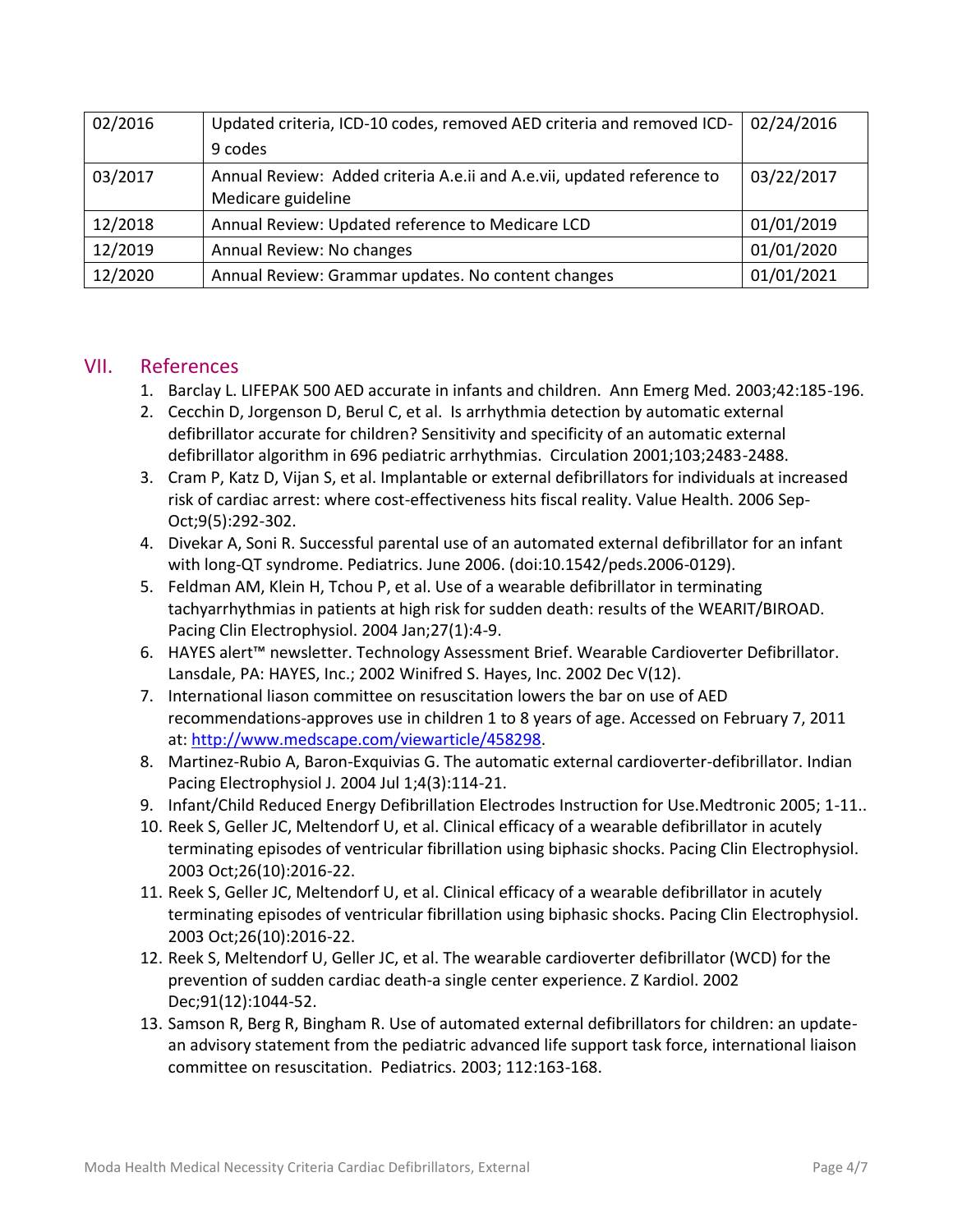- 14. Sanna T, Fedele F, Genuini I, et al. Home defibrillation: a feasibility study in myocardial infarction survivors at intermediate risk of sudden death. Am Heart J. 2006 Oct;152(4):685.e1-7.
- 15. Schott R. Wearable defibrillator. J Cardiovasc Nurs. 2002 Apr;16(3):44-52.
- 16. [Klein HU, Meltendorf U, Reek S, et al. Bridging](http://www.uptodate.com/contents/wearable-cardioverter-defibrillator/abstract/5) a temporary high risk of sudden arrhythmic [death. Experience with the wearable cardioverter defibrillator \(WCD\). Pacing Clin Electrophysiol](http://www.uptodate.com/contents/wearable-cardioverter-defibrillator/abstract/5)  [2010; 33:353.](http://www.uptodate.com/contents/wearable-cardioverter-defibrillator/abstract/5)
- 17. Centers for Medical Coverage; Noridian Healthcare Solutions, LLC (19003); Local Coverage Determination (LCD) Automatic External Defibrillators (L33690); Original Effective Date 10/1/2015, Revision Effective Date 07/01/2016
- 18. UpToDate, Chung, Mina K, MD; Wearable cardioverter-defibrillator; Feb 2017.
- 19. Physician Advisors

| <b>ICD-10</b> | <b>ICD-10 Description</b>                        |
|---------------|--------------------------------------------------|
| B57.0         | Acute Chagas' disease with heart involvement     |
| B57.2         | Chagas' disease (chronic) with heart involvement |
| D86.9         | Sarcoidosis, unspecified                         |
| 125.3         | Aneurysm of heart                                |
| 125.5         | Ischemic cardiomyopathy                          |
| 125.89        | Other forms of chronic ischemic heart disease    |
| 125.9         | Chronic ischemic heart disease, unspecified      |
| 140.0         | Infective myocarditis                            |
| 140.1         | Isolated myocarditis                             |
| 142.1         | Obstructive hypertrophic cardiomyopathy          |
| 142.2         | Other hypertrophic cardiomyopathy                |
| 142.5         | Other restrictive cardiomyopathy                 |
| 142.6         | Alcoholic cardiomyopathy                         |
| 142.7         | Cardiomyopathy due to drug and external agent    |
| 142.8         | Other cardiomyopathies                           |
| 43            | Cardiomyopathy in diseases classified elsewhere  |
| 145.81        | Long QT syndrome                                 |

#### Appendix 1 – Covered Diagnosis Codes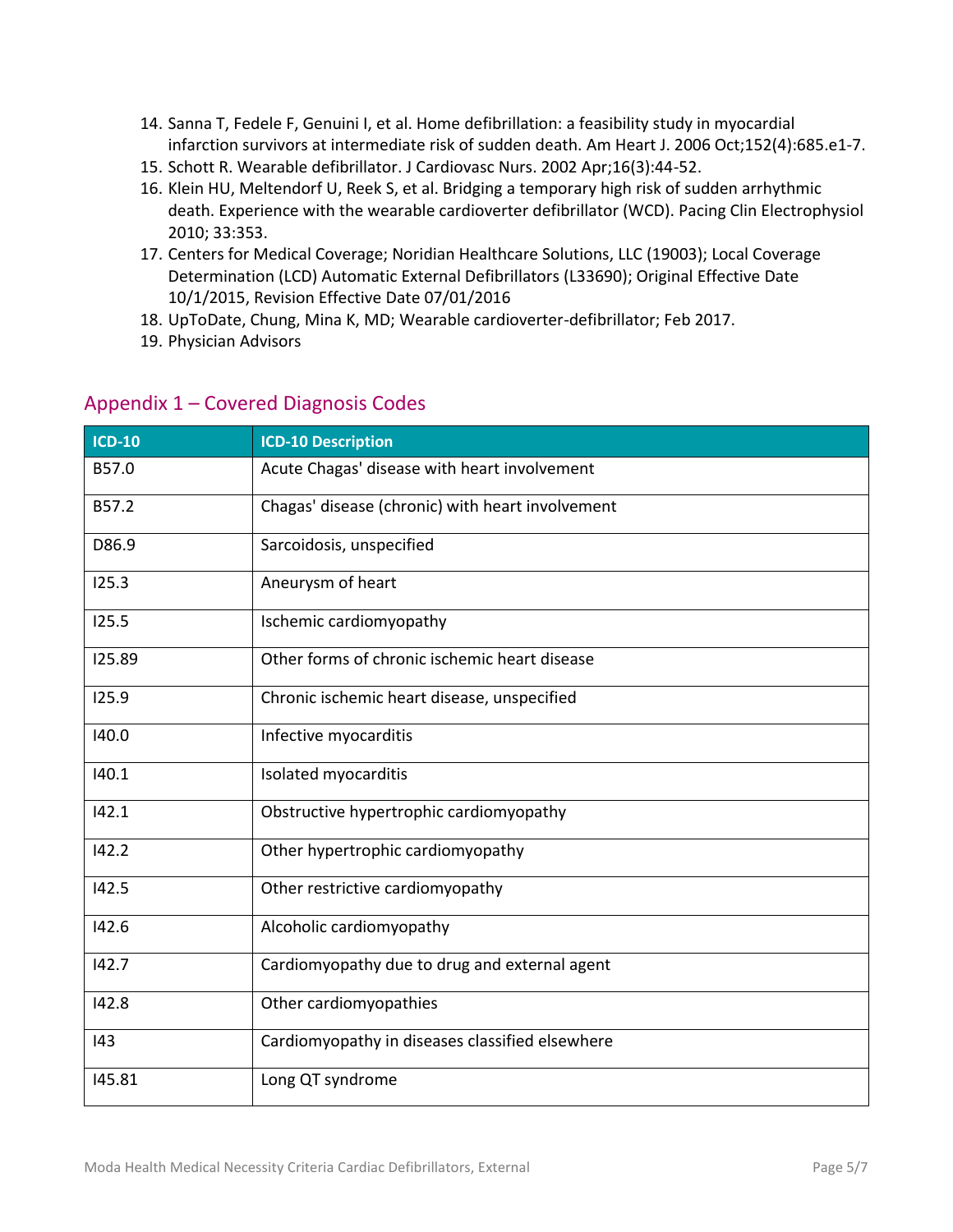| <b>ICD-10</b>   | <b>ICD-10 Description</b>                                                                                                |
|-----------------|--------------------------------------------------------------------------------------------------------------------------|
| 145.89          | Other specified conduction disorders                                                                                     |
| 146.9           | Cardiac arrest, cause unspecified                                                                                        |
| 147.2           | Ventricular tachycardia                                                                                                  |
| 149.01          | Ventricular fibrillation                                                                                                 |
| 149.02          | Ventricular flutter                                                                                                      |
| 150.1           | Left ventricular failure                                                                                                 |
| 150.20          | Unspecified systolic (congestive) heart failure                                                                          |
| 150.22          | Chronic systolic (congestive) heart failure                                                                              |
| 150.23          | Acute on chronic systolic (congestive) heart failure                                                                     |
| 150.9           | Heart failure, unspecified                                                                                               |
| <b>R55</b>      | Syncope and collapse                                                                                                     |
| T82.6XXA        | Infection and inflammatory reaction due to cardiac valve prosthesis, initial<br>encounter                                |
| <b>T82.7XXA</b> | Infection and inflammatory reaction due to other cardiac and vascular devices,<br>implants and grafts, initial encounter |
| T82.817A        | Embolism of cardiac prosthetic devices, implants and grafts, initial encounter                                           |
| T82.827A        | Fibrosis of cardiac prosthetic devices, implants and grafts, initial encounter                                           |
| T82.837A        | Hemorrhage of cardiac prosthetic devices, implants and grafts, initial encounter                                         |
| T82.847A        | Pain from cardiac prosthetic devices, implants and grafts, initial encounter                                             |
| T82.857A        | Stenosis of cardiac prosthetic devices, implants and grafts, initial encounter                                           |
| T82.867A        | Thrombosis of cardiac prosthetic devices, implants and grafts, initial encounter                                         |
| T82.897A        | Other specified complication of cardiac prosthetic devices, implants and grafts,<br>initial encounter                    |
| T82.9XXA        | Unspecified complication of cardiac and vascular prosthetic device, implant and<br>graft, initial encounter              |
| Z76.82          | Awaiting organ transplant status                                                                                         |
| Z82.41          | Family history of sudden cardiac death                                                                                   |